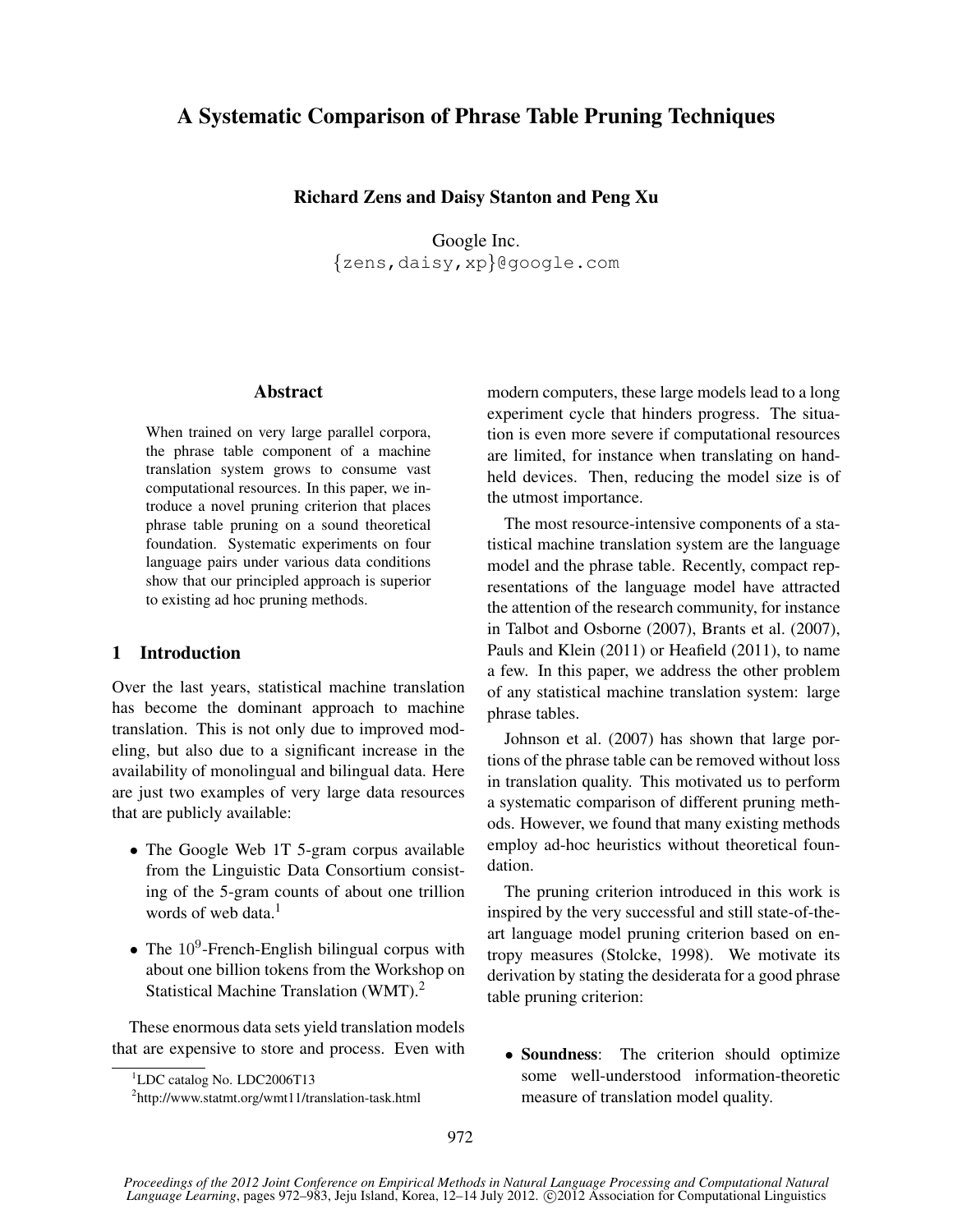- Efficiency: Pruning should be fast, i. e., run linearly in the size of the phrase table.
- Self-containedness: As a practical consideration, we want to prune phrases from an existing phrase table. This means pruning should use only information contained in the model itself.
- Good empirical behavior: We would like to be able to prune large parts of the phrase table without significant loss in translation quality.

Analyzing existing pruning techniques based on these objectives, we found that they are commonly deficient in at least one of them. We thus designed a novel pruning criterion that not only meets these objectives, it also performs very well in empirical evaluations.

The novel contributions of this paper are:

- 1. a systematic description of existing phrase table pruning methods.
- 2. a new, theoretically sound phrase table pruning criterion.
- 3. an experimental comparison of several pruning methods for several language pairs.

## 2 Related Work

The most basic pruning methods rely on probability and count cutoffs. We will cover the techniques that are implemented in the Moses toolkit (Koehn et al., 2007) and the Pharaoh decoder (Koehn, 2004) in Section 3. We are not aware of any work that analyzes their efficacy in a systematic way. It is thus not surprising that some of them perform poorly, as our experimental results will show.

The work of Johnson et al. (2007) is promising as it shows that large parts of the phrase table can be removed without affecting translation quality. Their pruning criterion relies on statistical significance tests. However, it is unclear how this significance-based pruning criterion is related to translation model quality. Furthermore, a comparison to other methods is missing. Here we close this gap and perform a systematic comparison. The same idea of significance-based pruning was exploited in (Yang and Zheng, 2009; Tomeh et al., 2009) for hierarchical statistical machine translation.

A different approach to phrase table pruning was undertaken by Eck et al. (2007a; 2007b). They rely on usage statistics from translating sample data, so it is not self-contained. However, it could be combined with the methods proposed here.

Another approach to phrase table pruning is triangulation (Chen et al., 2008; Chen et al., 2009). This requires additional bilingual corpora, namely from the source language as well as from the target language to a third bridge language. In many situations this does not exist or would be costly to generate.

Duan et al. (2011), Sanchis-Trilles et al. (2011) and Tomeh et al. (2011) modify the phrase extraction methods in order to reduce the phrase table size. The work in this paper is independent of the way the phrase extraction is done, so those approaches are complementary to our work.

## 3 Pruning Using Simple Statistics

In this section, we will review existing pruning methods based on simple phrase table statistics. There are two common classes of these methods: absolute phrase table pruning and relative phrase table pruning.

### 3.1 Absolute pruning

Absolute pruning methods rely only on the statistics of a single phrase pair  $(\tilde{f}, \tilde{e})$ . Hence, they are independent of other phrases in the phrase table. As opposed to relative pruning methods (Section 3.2), they may prune all translations of a source phrase. Their application is easy and efficient.

• Count-based pruning. This method prunes a phrase pair  $(\tilde{f}, \tilde{e})$  if its observation count  $N(\tilde{f}, \tilde{e})$  is below a threshold  $\tau_c$ :

$$
N(\tilde{f}, \tilde{e}) < \tau_c \tag{1}
$$

• Probability-based pruning. This method prunes a phrase pair  $(\tilde{f}, \tilde{e})$  if its probability is below a threshold  $\tau_p$ :

$$
p(\tilde{e}|\tilde{f}) < \tau_p \tag{2}
$$

Here the probability  $p(\tilde{e}|\tilde{f})$  is estimated via relative frequencies.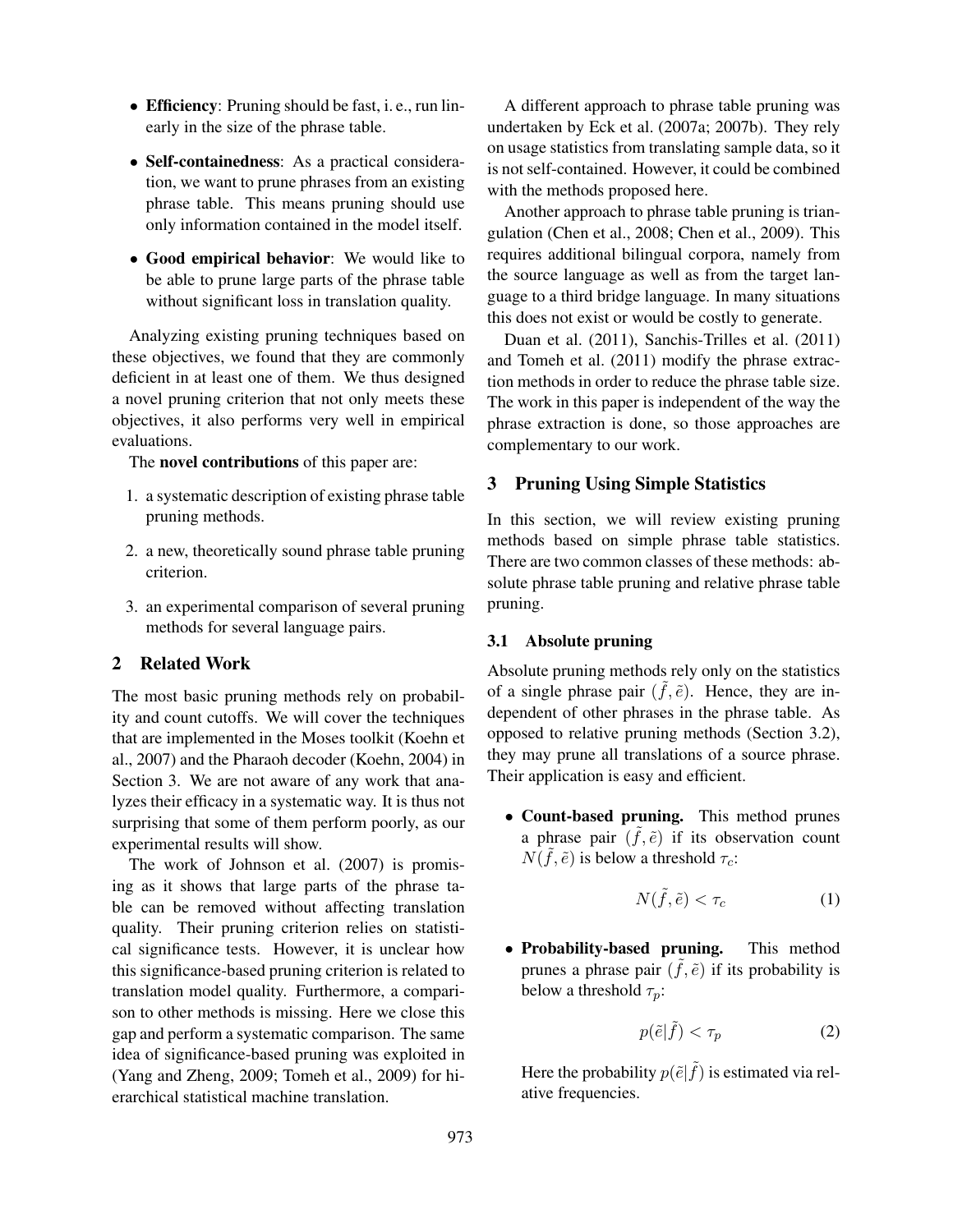#### 3.2 Relative pruning

A potential problem with the absolute pruning methods is that it can prune all occurrences of a source phrase  $\tilde{f}$ .<sup>3</sup> Relative pruning methods avoid this by considering the full set of target phrases for a specific source phrase  $f$ .

• Threshold pruning. This method discards those phrases that are far worse than the best target phrase for a given source phrase  $\tilde{f}$ . Given a pruning threshold  $\tau_t$ , a phrase pair  $(\tilde{f}, \tilde{e})$  is discarded if:

$$
p(\tilde{e}|\tilde{f}) < \tau_t \cdot \max_{\tilde{e}} \left\{ p(\tilde{e}|\tilde{f}) \right\} \tag{3}
$$

• Histogram pruning. An alternative to threshold pruning is histogram pruning. For each source phrase  $\hat{f}$ , this method preserves the K target phrases with highest probability  $p(\tilde{e}|\tilde{f})$ or, equivalently, their count  $N(\tilde{f}, \tilde{e})$ .

Note that, except for count-based pruning, none of the methods take the frequency of the source phrase into account. As we will confirm in the empirical evaluation, this will likely cause drops in translation quality, since frequent source phrases are more useful than the infrequent ones.

### 4 Significance Pruning

In this section, we briefly review significance pruning following Johnson et al. (2007). The idea of significance pruning is to test whether a source phrase  $\tilde{f}$  and a target phrase  $\tilde{e}$  co-occur more frequently in a bilingual corpus than they should just by chance. Using some simple statistics derived from the bilingual corpus, namely

- $N(\tilde{f})$  the count of the source phrase  $\tilde{f}$
- $N(\tilde{e})$  the count of the target phrase  $\tilde{e}$
- $N(\tilde{f}, \tilde{e})$  the co-occurence count of the source phrase  $\tilde{f}$  and the target phrase  $\tilde{e}$
- $N$  the number of sentences in the bilingual corpus

we can compute the two-by-two contingency table in Table 1.

Following Fisher's exact test, we can calculate the probability of the contingency table via the hypergeometric distribution:

$$
p_h(N(\tilde{f}, \tilde{e})) = \frac{\binom{N(\tilde{f})}{N(\tilde{f}, \tilde{e})} \cdot \binom{N - N(\tilde{f})}{N(\tilde{e}) - N(\tilde{f}, \tilde{e})}}{\binom{N}{N(\tilde{e})}} \qquad (4)
$$

The p-value is then calculated as the sum of all probabilities that are at least as extreme. The lower the p-value, the less likely this phrase pair occurred with the observed frequency by chance; we thus prune a phrase pair  $(\tilde{f}, \tilde{e})$  if:

$$
\left(\sum_{k=N(\tilde{f},\tilde{e})}^{\infty} p_h(k)\right) > \tau_F
$$
\n(5)

for some pruning threshold  $\tau_F$ . More details of this approach can be found in Johnson et al. (2007). The idea of using Fisher's exact test was first explored by Moore (2004) in the context of word alignment.

### 5 Entropy-based Pruning

In this section, we will derive a novel entropy-based pruning criterion.

#### 5.1 Motivational Example

In general, pruning the phrase table can be considered as selecting a subset of the original phrase table. When doing so, we would like to alter the original translation model distribution as little as possible. This is a key difference to previous approaches: Our goal is to remove *redundant* phrases, whereas previous approaches usually try to remove low-quality or unreliable phrases. We believe this to be an advantage of our method as it is certainly easier to measure the redundancy of phrases than it is to estimate their quality.

In Table 2, we show some example phrases from the learned French-English WMT phrase table, along with their counts and probabilities. For the French phrase *le gouvernement français*, we have, among others, two translations: *the French government* and *the government of France*. If we have to prune one of those translations, we can ask ourselves: how would the translation cost change if the

<sup>&</sup>lt;sup>3</sup>Note that it has never been systematically investigated whether this is a real problem or just speculation.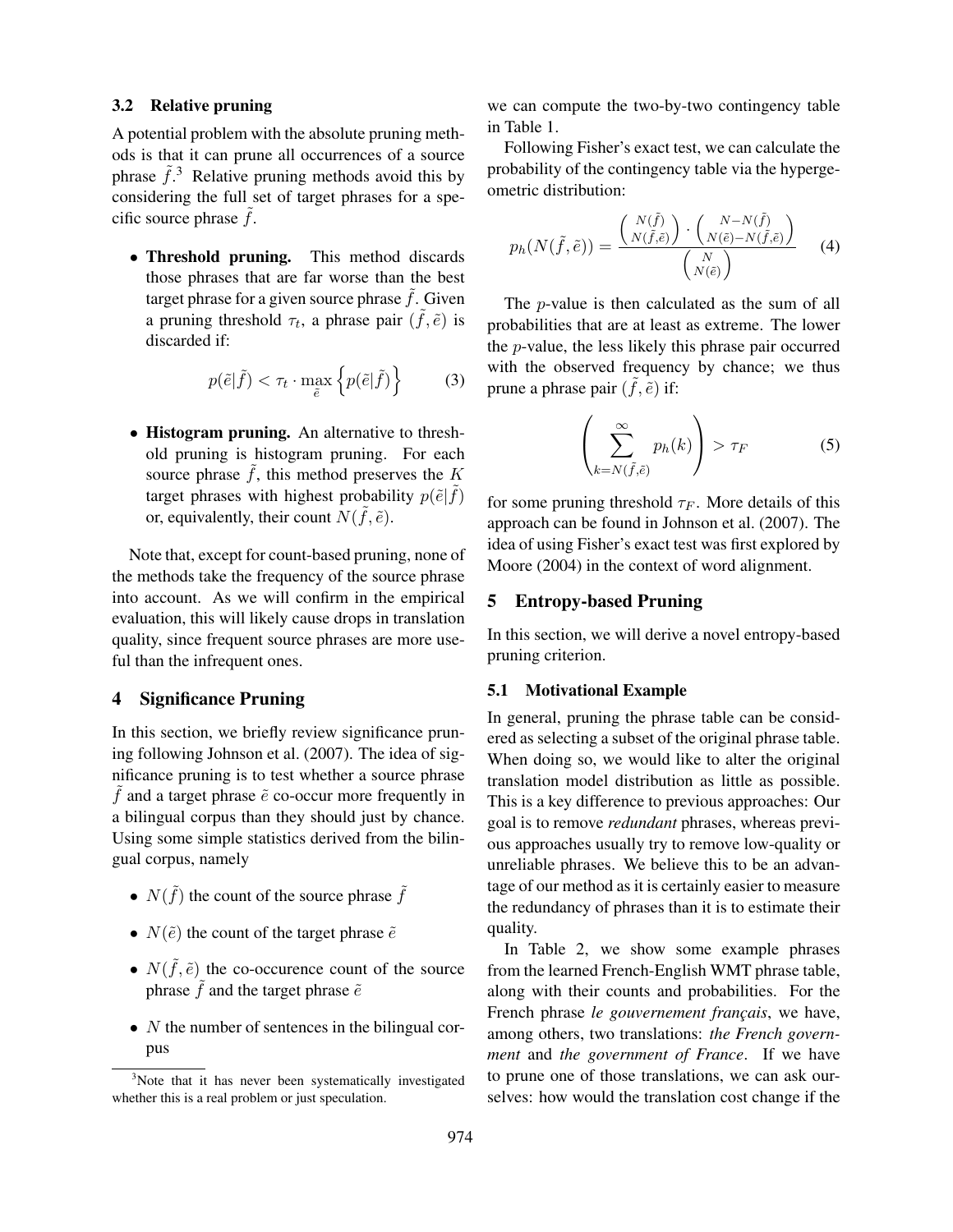| $N(\tilde{f}, \tilde{e})$ | $N(\tilde{f})-N(\tilde{f},\tilde{e})$                                                                                   | $N(\tilde{f})$ |
|---------------------------|-------------------------------------------------------------------------------------------------------------------------|----------------|
|                           | $N(\tilde{e}) - N(\tilde{f}, \tilde{e})$ $N - N(\tilde{f}) - N(\tilde{e}) + N(\tilde{f}, \tilde{e})$ $N - N(\tilde{f})$ |                |
| $N(\tilde{e})$            | $N-N(\tilde{e})$                                                                                                        |                |

Table 1: Two-by-two contingency table for a phrase pair  $(\tilde{f}, \tilde{e})$ .

| Source Phrase $f$        | Target Phrase $\tilde{e}$ | $N(\tilde{f}, \tilde{e})$ | $p(\tilde{e} \tilde{f})$ |
|--------------------------|---------------------------|---------------------------|--------------------------|
| le                       | the                       | 7.6M                      | 0.7189                   |
| gouvernement             | government                | 245 K                     | 0.4106                   |
| français                 | French                    | 51 K                      | 0.6440                   |
|                          | of France                 | 695                       | 0.0046                   |
| le gouvernement français | the French government     | 148                       | 0.1686                   |
|                          | the government of France  | 11                        | 0.0128                   |

Table 2: Example phrases from the French-English phrase table (K=thousands, M=millions).

same translation were generated from the remaining, shorter, phrases? Removing the phrase *the government of France* would increase this cost dramatically. Given the shorter phrases from the table, the probability would be  $0.7189 \cdot 0.4106 \cdot 0.0046$  = 0.0014<sup>∗</sup> , which is about an order of a magnitude smaller than the original probability of 0.0128.

On the other hand, composing the phrase *the French government* out of shorter phrases has probability  $0.7189 \cdot 0.4106 \cdot 0.6440 = 0.1901$ , which is very close to the original probability of 0.1686. This means it is safe to discard the phrase *the French government*, since the translation cost remains essentially unchanged. By contrast, discarding the phrase *the government of France* does not have this effect: it leads to a large change in translation cost.

Note that here the pruning criterion only considers redundancy of the phrases, not the quality. Thus, we are not saying that *the government of France* is a better translation than *the French government*, only that it is less redundant.

## 5.2 Entropy Criterion

Now, we are going to formalize the notion of redundancy. We would like the pruned model  $p'(\tilde{e}|\tilde{f})$ to be as similar as possible to the original model  $p(\tilde{e}|\tilde{f})$ . We use conditional Kullback-Leibler divergence, also called conditional relative entropy (Cover and Thomas, 2006), to measure the model similarity:

$$
D(p(\tilde{e}|\tilde{f})||p'(\tilde{e}|\tilde{f}))
$$
  
= 
$$
\sum_{\tilde{f}} p(\tilde{f}) \sum_{\tilde{e}} p(\tilde{e}|\tilde{f}) \log \left[ \frac{p(\tilde{e}|\tilde{f})}{p'(\tilde{e}|\tilde{f})} \right]
$$
 (6)  
= 
$$
\sum_{\tilde{f}, \tilde{e}} p(\tilde{e}, \tilde{f}) \left[ \log p(\tilde{e}|\tilde{f}) - \log p'(\tilde{e}|\tilde{f}) \right]
$$
 (7)

Computing the best pruned model of a given size would require optimizing over all subsets with that size. Since that is computationally infeasible, we instead apply the equivalent approximation that Stolcke (1998) uses for language modeling. This assumes that phrase pairs affect the relative entropy roughly independently.

We can then choose a pruning threshold  $\tau_E$  and prune those phrase pairs with a contribution to the relative entropy below that threshold. Thus, we

<sup>∗</sup>We use the assumption that we can simply multiply the probabilities of the shorter phrases.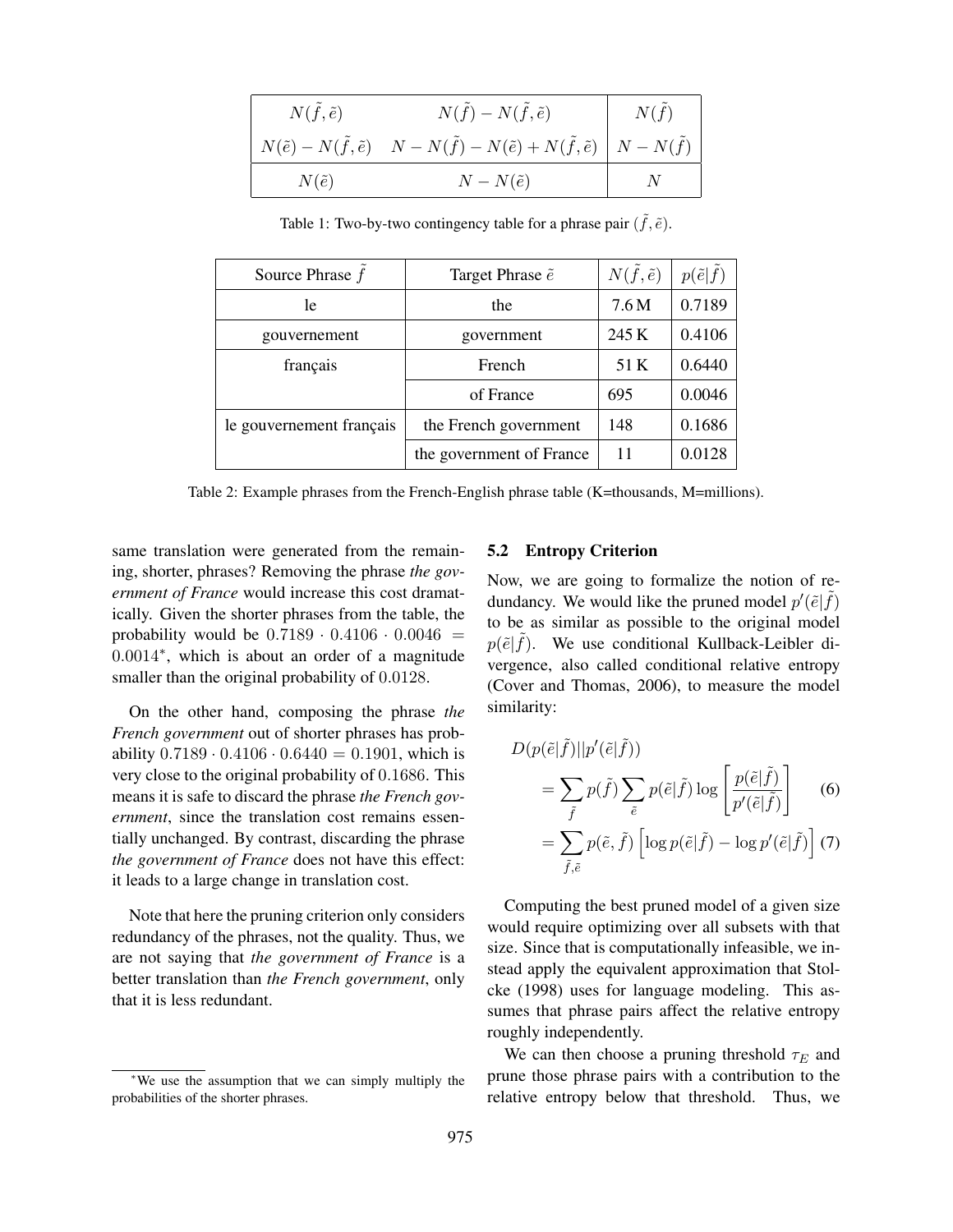prune a phrase pair  $(\tilde{f}, \tilde{e})$ , if

$$
p(\tilde{e}, \tilde{f}) \left[ \log p(\tilde{e} | \tilde{f}) - \log p'(\tilde{e} | \tilde{f}) \right] < \tau_E \quad (8)
$$

We now address how to assign the probability  $p'(\tilde{e}|\tilde{f})$  under the pruned model. A phrase-based system selects among different segmentations of the source language sentence into phrases. If a segmentation into longer phrases does not exist, the system has to compose a translation out of shorter phrases. Thus, if a phrase pair  $(\tilde{f}, \tilde{e})$  is no longer available, the decoder has to use shorter phrases to produce the same translation. We can therefore decompose the pruned model score  $p'(\tilde{e}|\tilde{f})$  by summing over all segmentations  $s_1^K$  and all reorderings  $\pi_1^K$ :

$$
p'(\tilde{e}|\tilde{f}) = \sum_{s_1^K, \pi_1^K} p(s_1^K, \pi_1^K | \tilde{f}) \cdot p(\tilde{e}|s_1^K, \pi_1^K, \tilde{f}) \tag{9}
$$

Here the segmentation  $s_1^K$  divides both the source and target phrases into  $K$  sub-phrases:

$$
\tilde{f} = \bar{f}_{\pi_1} \dots \bar{f}_{\pi_K} \text{ and } \tilde{e} = \bar{e}_1 \dots \bar{e}_K \tag{10}
$$

The permutation  $\pi_1^K$  describes the alignment of those sub-phrases, such that the sub-phrase  $\bar{e}_k$  is aligned to  $\bar{f}_{\pi_k}$ . Using the normal phrase translation model, we obtain:

$$
p'(\tilde{e}|\tilde{f}) = \sum_{s_1^K, \pi_1^K} p(s_1^K, \pi_1^K | \tilde{f}) \prod_{k=1}^K p(\bar{e}_k | \bar{f}_{\pi_k}) \quad (11)
$$

Virtually all phrase-based decoders use the socalled maximum-approximation, i. e. the sum is replaced with the maximum. As we would like the pruning criterion to be similar to the search criterion used during decoding, we do the same and obtain:

$$
p'(\tilde{e}|\tilde{f}) \approx \max_{s_1^K, \pi_1^K} \prod_{k=1}^K p(\bar{e}_k|\bar{f}_{\pi_k})
$$
 (12)

Note that we also drop the segmentation probability, as this is not used at decoding time. This leaves the pruning criterion a function only of the model  $p(\tilde{e}|\tilde{f})$  as stored in the phrase table. There is no need for a special development or adaptation set. We can determine the best segmentation using dynamic programming, similar to decoding with a phrase-based model. However, here the target side is constrained to the given phrase  $\tilde{e}$ .

It can happen that a phrase is not compositional, i. e., we cannot find a segmentation into shorter phrases. In these cases, we assign a small, constant probability:

$$
p'(\tilde{e}|\tilde{f}) = p_c \tag{13}
$$

We found that the value  $p_c = e^{-10}$  works well for many language pairs.

#### 5.3 Computation

In our experiments, it was more efficient to vary the pruning threshold  $\tau_E$  without having to re-compute the entire phrase table. Therefore, we computed the entropy criterion in Equation (8) once for the whole phrase table. This introduces an approximation for the pruned model score  $p'(\tilde{e}|\tilde{f})$ . It might happen that we prune short phrases that were used as part of the best segmentation of longer phrases. As these shorter phrases should not be available, the pruned model score might be inaccurate. Although we believe this effect is minor, we leave a detailed experimental analysis for future work.

One way to avoid this approximation would be to perform entropy pruning with increasing phrase length. Starting with one-word phrases, which are trivially non-compositional, the entropy criterion would be straightforward to compute. Proceeding to two-word phrases, one would decompose the phrases into sub-phrases by looking up the probabilities of some of the unpruned one-word phrases. Once the set of unpruned two-word phrases was obtained, one would continue with three-word phrases, etc.

#### 6 Experimental Evaluation

## 6.1 Data Sets

In this section, we describe the data sets used for the experiments. We perform experiments on the publicly available WMT shared translation task for the following four language pairs:

- German-English
- Czech-English
- Spanish-English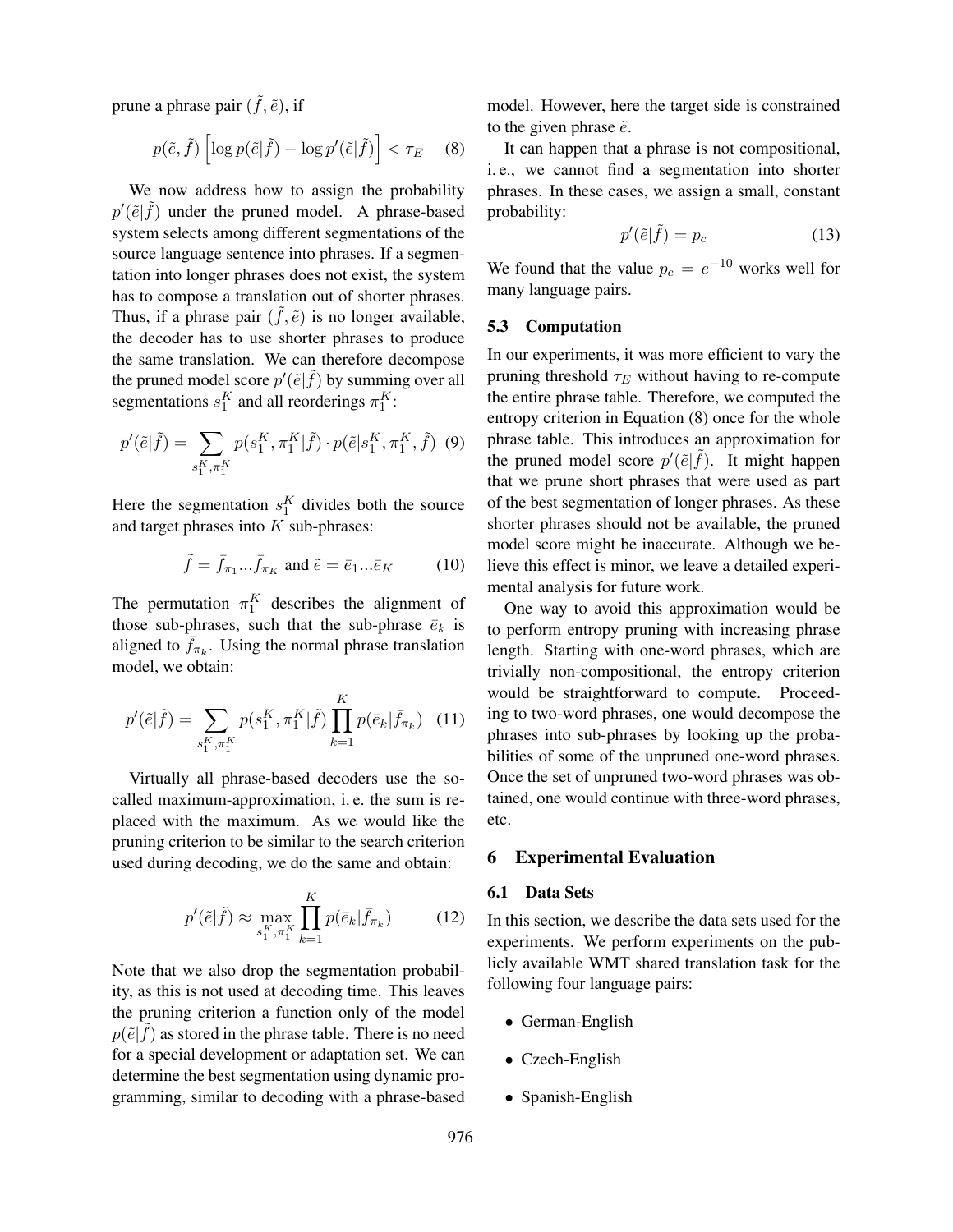|                   | Number of Words  |                  |  |
|-------------------|------------------|------------------|--|
| Language Pair     | Foreign          | English          |  |
| German - English  | 42 M             | 45 M             |  |
| Czech - English   | 56 M             | 65 M             |  |
| Spanish - English | 232 M            | 210M             |  |
| French - English  | 962 <sub>M</sub> | 827 <sub>M</sub> |  |

Table 3: Training data statistics. Number of words in the training data (M=millions).

#### • French-English

For each pair, we train two separate system, one for each direction. Thus it can happen that a phrase is pruned for X-to-Y, but not for Y-to-X.

These four language pairs represent a nice range of training corpora sizes, as shown in Table 3.

### 6.2 Baseline System

Pruning experiments were performed on top of the following baseline system. We used a phrasebased statistical machine translation system similar to (Zens et al., 2002; Koehn et al., 2003; Och and Ney, 2004; Zens and Ney, 2008). We trained a 4 gram language model on the target side of the bilingual corpora and a second 4-gram language model on the provided monolingual news data. All language models used Kneser-Ney smoothing.

The baseline system uses the common phrase translation models, such as  $p(\tilde{e}|\tilde{f})$  and  $p(\tilde{f}|\tilde{e})$ , lexical models, word and phrase penalty, distortion penalty as well as a lexicalized reordering model (Zens and Ney, 2006).

The word alignment was trained with six iterations of IBM model 1 (Brown et al., 1993) and 6 iterations of the HMM alignment model (Vogel et al., 1996) using a symmetric lexicon (Zens et al., 2004).

The feature weights were tuned on a development set by applying minimum error rate training (MERT) under the Bleu criterion (Och, 2003; Macherey et al., 2008). We ran MERT once with the full phrase table and then kept the feature weights fixed, i. e., we did *not* rerun MERT after pruning to avoid adding unnecessary noise. We extract phrases up to a length of six words. The baseline system already includes phrase table pruning by removing singletons and keeping up to 30 target language phrases per source phrase. We found that this does not affect transla-



Figure 1: Comparison of probability-based pruning methods for German-English.

tion quality significantly<sup>4</sup>. All pruning experiments are done on top of this.

#### 6.3 Results

In this section, we present the experimental results. Translation results are reported on the WMT'07 news commentary blind set.

We will show translation quality measured with the Bleu score (Papineni et al., 2002) as a function of the phrase table size (number of phrases). Being in the upper left corner of these figures is desirable.

First, we show a comparison of several probability-based pruning methods in Figure 1. We compare

- Prob. Absolute pruning based on Eq. (2).
- Thres. Threshold pruning based on Eq. (3).
- Hist. Histogram pruning as described in Section 3.2.<sup>5</sup>

We observe that these three methods perform equally well. There is no difference between absolute and relative pruning methods, except that the two relative methods (Thres and Hist) are limited by

<sup>&</sup>lt;sup>4</sup>The Bleu score drops are as follows: English-French  $0.3\%$ , French-English 0.4%, Czech-English 0.3%, all other are less than 0.1%.

<sup>&</sup>lt;sup>5</sup>Instead of using  $p(\tilde{e}|\tilde{f})$  one could use the weighted model score including  $p(\tilde{f}|\tilde{e})$ , lexical weightings etc.; however, we found that this does not give significantly different results; but it does introduce a undesirable dependance between feature weights and phrase table pruning.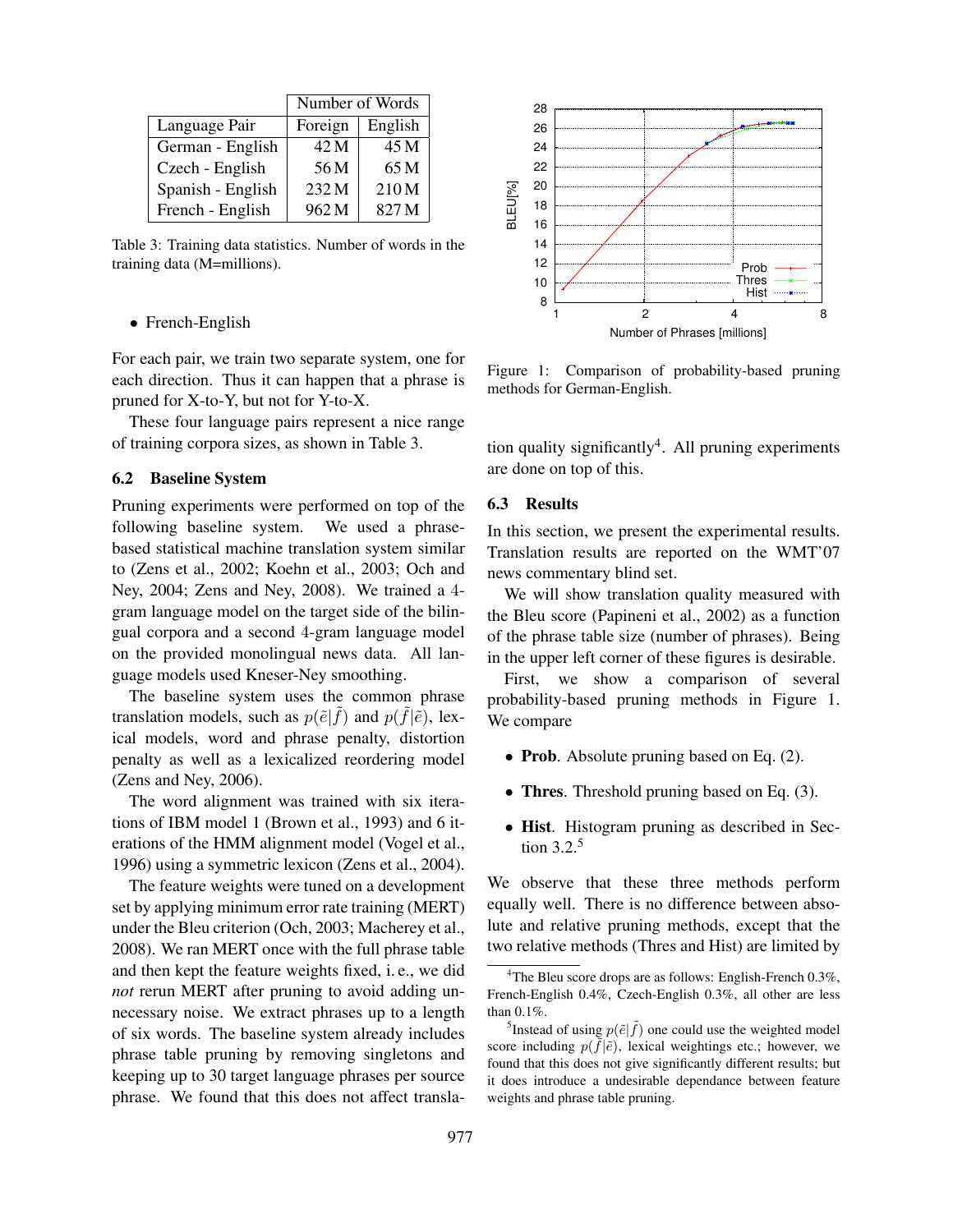the number of source phrases. Thus, they reach a point where they cannot prune the phrase table any further. The results shown are for German-English; the results for the other languages are very similar. The results that follow use only the absolute pruning method as a representative for probability-based pruning.

In Figures 2 through 5, we show the translation quality as a function of the phrase table size. We vary the pruning thresholds to obtain different phrase table sizes. We compare four pruning methods:

- Count. Pruning based on the frequency of a phrase pair, c.f. Equation (1).
- Prob. Pruning based on the absolute probability of a phrase pair, c.f. Equation (2).
- Fisher. Pruning using significance tests, c.f. Equation (5).
- Entropy. Pruning using the novel entropy criterion, c.f. Equation (8).

Note that the x-axis of these figures is on a logarithmic scale, so the differences between the methods can be quite dramatic. For instance, entropy pruning requires less than a quarter of the number of phrases needed by count- or significance-based pruning to achieve a Spanish-English Bleu score of 34 (0.4 million phrases compared to 1.7 million phrases).

These results clearly show how the pruning methods compare:

- 1. Probability-based pruning performs poorly. It should be used only to prune small fractions of the phrase table.
- 2. Count-based pruning and significance-based pruning perform equally well. They are much better than probability-based pruning.
- 3. Entropy pruning consistently outperforms the other methods across translation directions and language pairs.

Figures 6 and 7 show compositionality statistics for the pruned Spanish-English phrase table (we observed similar results for the other language pairs).

| Total number of phrases    | 4137M |
|----------------------------|-------|
| Compositional              | 3970M |
| Non-compositional          | 167 M |
| of those: one-word phrases | 85 M  |
| no segmentation            | 82M   |

Table 4: Statistics of phrase compositionality (M=millions).

Each figure shows the composition of the phrase table for a type of pruning for different phrase tables sizes. Along the x-axis, we plotted the phrase table size. These are the same phrase tables used to obtain the Bleu scores in Figure 2 (left). The different shades of grey correspond to different phrase lengths. For instance, in case of the smallest phrase table for count-based pruning, the 1-word phrases account for about 30% of all phrases, the 2-word phrases account for about 35% of all phrases, etc.

With the exception of the probability-based pruning, the plots look comparable. The more aggressive the pruning, the larger the percentage of short phrases. We observe that entropy-based pruning removes many more long phrases than any of the other methods. The plot for probability-based pruning is different in that the percentage of long phrases actually increases with more aggressive pruning (i. e. smaller phrase tables). A possible explanation is that probability-based pruning does *not* take the frequency of the source phrase into account. This difference might explain the poor performance of probability-based pruning.

To analyze how many phrases are compositional, we collect statistics during the computation of the entropy criterion. These are shown in Table 4, accumulated across all language pairs and all phrases, i. e., including singleton phrases. We see that 96% of all phrases are compositional (3 970 million out of 4 137 million phrases). Furthermore, out of the 167 million non-compositional phrases, more than half (85 million phrases), are trivially noncompositional: they consist only of a single source or target language word. The number of non-trivial non-compositional phrases is, with 82 million or 2% of the total number of phrases, very small.

In Figure 8, we show the effect of the constant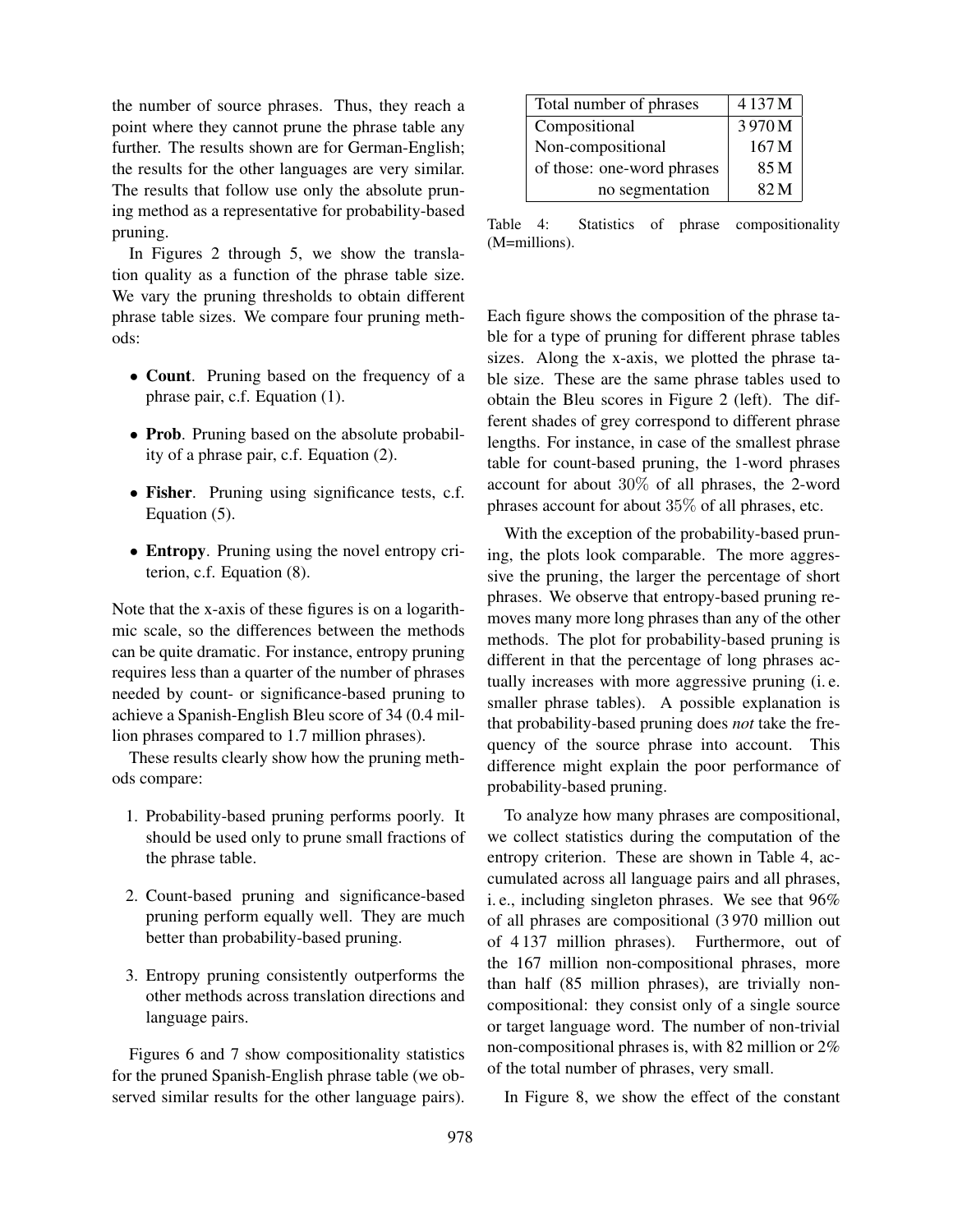

Figure 2: Translation quality as a function of the phrase table size for Spanish-English (left) and English-Spanish (right).



Figure 3: Translation quality as a function of the phrase table size for French-English (left) and English-French (right).



Figure 4: Translation quality as a function of the phrase table size for Czech-English (left) and English-Czech (right).



Figure 5: Translation quality as a function of the phrase table size for German-English (left) and English-German (right). 979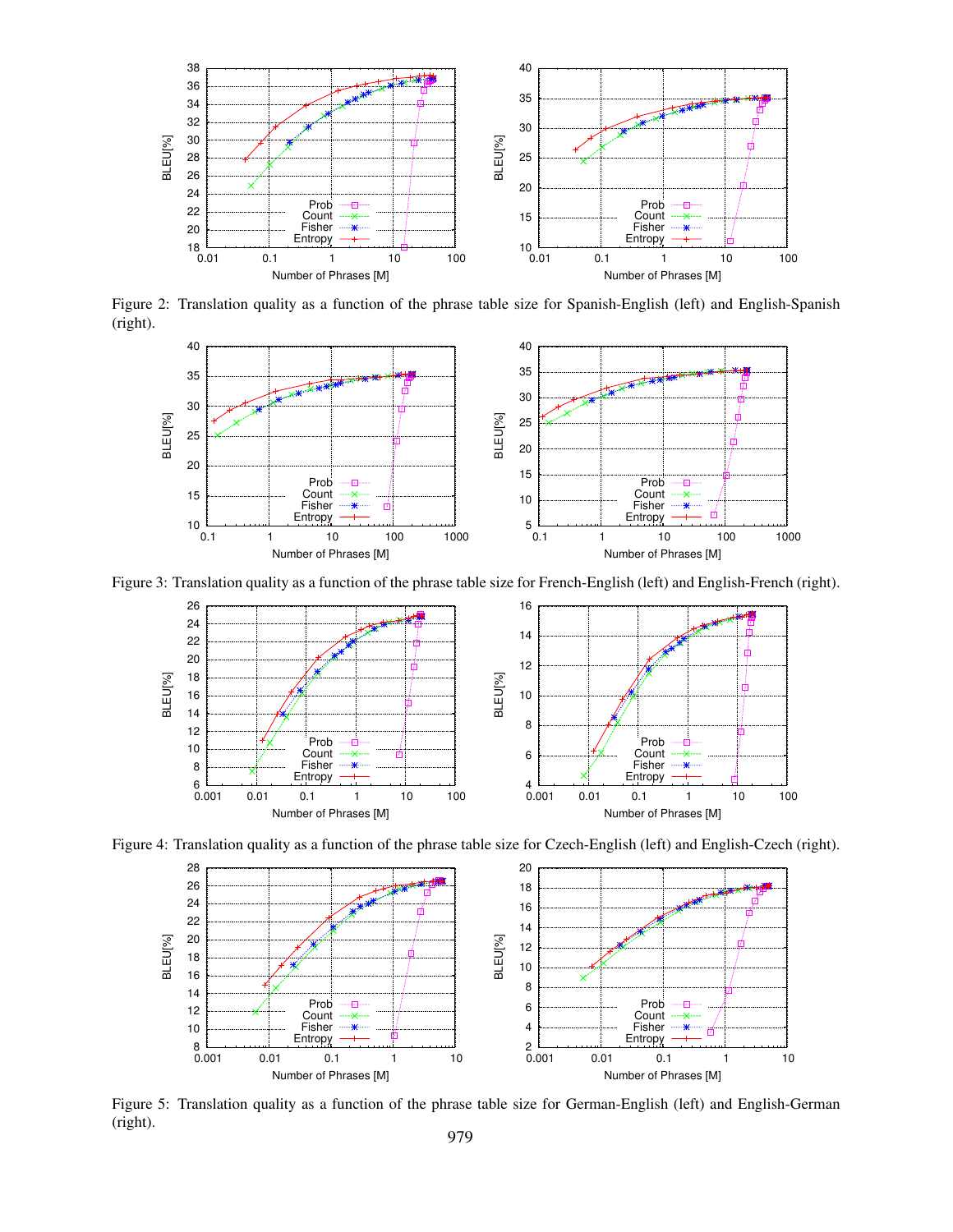

Figure 6: Phrase length statistics for Spanish-English for probability-based (left) and count-based pruning (right).



Figure 7: Phrase length statistics for Spanish-English for significance-based (left) and entropy-based pruning (right).

 $p_c$  for non-compositional phrases.<sup>6</sup> The results shown are for Spanish-English; additional experiments for the other languages and translation directions showed very similar results. Overall, there is no big difference between the values. Hence, we chose a value of 10 for all experiments.

The results in Figure 2 to Figure 5 show that entropy-based pruning clearly outperforms the alternative pruning methods. However, it is a bit hard to see from the graphs exactly how much additional savings it offers over other methods. In Table 5, we show how much of the phrase table we have to retain under various pruning criteria without losing more than one Bleu point in translation quality. We see that probability-based pruning allows only for marginal savings. Count-based and significance-based pruning results in larger savings between 70% and 90%, albeit with fairly high variability. Entropy-based pruning achieves consistently high savings between 85% and 95% of the phrase table. It always outperforms the other pruning methods and yields significant savings on top of countbased or significance-based pruning methods. Often, we can cut the required phrase table size in half compared to count or significance based pruning.

As a last experiment, we want to confirm that phrase-table pruning methods are actually better than simply reducing the maximum phrase length. In Figure 9, we show a comparison of different pruning methods and a length-based approach for Spanish-English. For the 'Length' curve, we first drop all 6-word phrases, then all 5-word phrases, etc. until we are left with only single-word phrases; the phrase length is measured as the number of source language words. We observe that entropy-based, count-based and significance-based pruning indeed outperform the length-based approach. We obtained similar results for the other languages.

 ${}^{6}$ The values are in neg-log-space, i.e., a value of 10 corresponds to  $p_c = e^{-10}$ .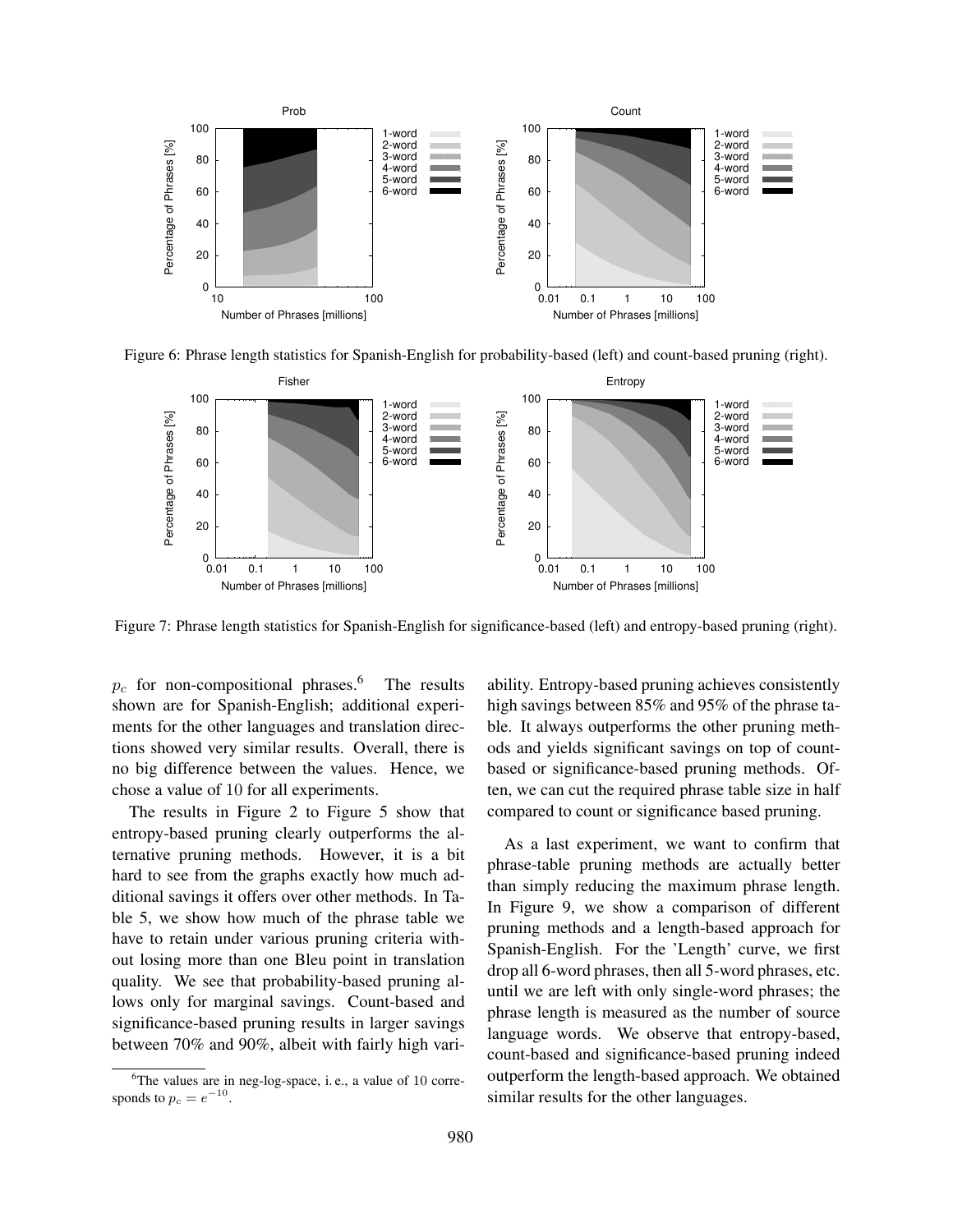| Method  |           |                   |          | $\mid$ ES-EN $\mid$ EN-ES $\mid$ DE-EN $\mid$ EN-DE $\mid$ FR-EN $\mid$ EN-FR $\mid$ CS-EN $\mid$ EN-CS |           |          |          |          |
|---------|-----------|-------------------|----------|---------------------------------------------------------------------------------------------------------|-----------|----------|----------|----------|
| Prob    |           |                   |          | 77.3 %   82.7 %   61.2 %   67.3 %   84.8 %                                                              |           | 94.1 %   | $85.6\%$ | 86.3%    |
| Count   |           | $24.9\%$   11.9 % |          | $19.9\%$   14.3 %   11.4 %                                                                              |           | 9.0 %    | $20.2\%$ | 10.4 $%$ |
| Fisher  | $23.5\%$  | $12.6\%$          | $21.7\%$ | 14.0 %                                                                                                  | 14.5 $%$  | 13.6 $%$ | $31.9\%$ | $9.9\%$  |
| Entropy | $7.2\ \%$ | 6.0 %             | 10.2 $%$ | 11.1 $\%$                                                                                               | $7.1\ \%$ | 8.1 %    | 14.8 $%$ | 6.4 $%$  |

Table 5: To what degree can we prune the phrase table without losing more than 1 Bleu point? The table shows percentage of phrases that we have to retain. ES=Spanish, EN=English, FR=French, CS=Czech, DE=German.



Figure 8: Translation quality (Bleu) as a function of the phrase table size for Spanish-English for entropy pruning with different constants  $p_c$ .

## 7 Conclusions

Phrase table pruning is often addressed in an ad-hoc way using the heuristics described in Section 3. We have shown that some of those do *not* work well. Choosing the wrong technique can result in significant drops in translation quality without saving much in terms of phrase table size. We introduced a novel entropy-based criterion and put phrase table pruning on a sound theoretical foundation. Furthermore, we performed a systematic experimental comparison of existing methods and the new entropy criterion. The experiments were carried out for four language pairs under small, medium and large data conditions. We can summarize our conclusions as follows:

- Probability-based pruning performs poorly when pruning large parts of the phrase table. This might be because it does not take the frequency of the source phrase into account.
- Count-based pruning performs as well as



Figure 9: Translation quality (Bleu) as a function of the phrase table size for Spanish-English.

significance-based pruning.

- Entropy-based pruning gives significantly larger savings in phrase table size than any other pruning method.
- Compared to previous work, the novel entropybased pruning often achieves the same Bleu score with only half the number of phrases.

#### 8 Future Work

Currently, we take only the model  $p(\tilde{e}|\tilde{f})$  into account when looking for the best segmentation. We might obtain a better estimate by also considering the distortion costs, which penalize reordering. We could also include other phrase models such as  $p(\tilde{f}|\tilde{e})$  and the language model.

The entropy pruning criterion could be applied to hierarchical machine translation systems (Chiang, 2007). Here, we might observe even larger reductions in phrase table size as there are many more entries.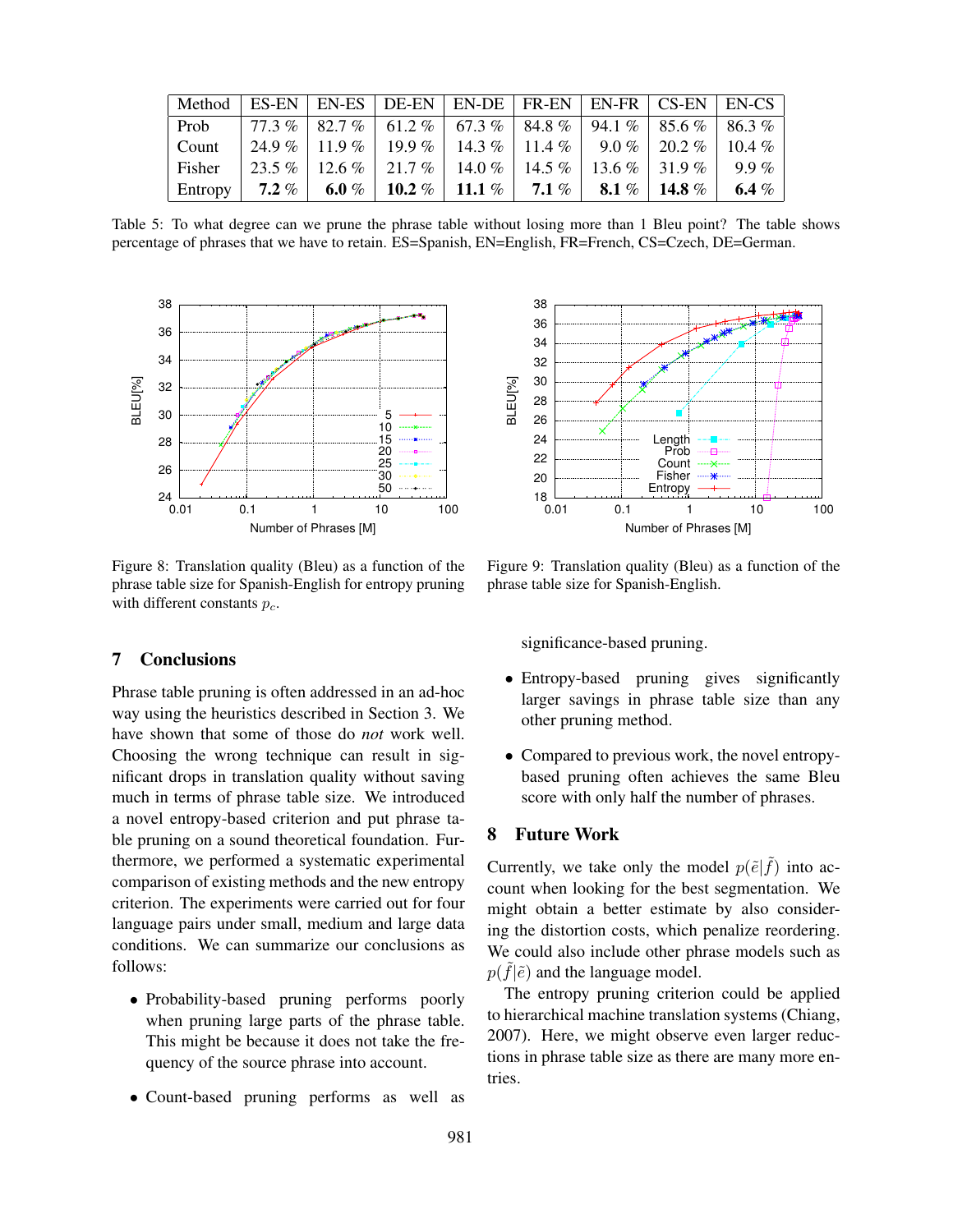## References

- Thorsten Brants, Ashok C. Popat, Peng Xu, Franz J. Och, and Jeffrey Dean. 2007. Large language models in machine translation. In *Proceedings of the 2007 Joint Conference on Empirical Methods in Natural Language Processing and Computational Natural Language Learning (EMNLP-CoNLL)*, pages 858– 867, Prague, Czech Republic, June. Association for Computational Linguistics.
- Peter F. Brown, Stephen A. Della Pietra, Vincent J. Della Pietra, and Robert L. Mercer. 1993. The mathematics of statistical machine translation: Parameter estimation. *Computational Linguistics*, 19(2):263–311, June.
- Yu Chen, Andreas Eisele, and Martin Kay. 2008. Improving statistical machine translation efficiency by triangulation. In *Proceedings of the Sixth International Conference on Language Resources and Evaluation (LREC'08)*, Marrakech, Morocco, May. European Language Resources Association (ELRA). http://www.lrec-conf.org/proceedings/lrec2008/.
- Yu Chen, Martin Kay, and Andreas Eisele. 2009. Intersecting multilingual data for faster and better statistical translations. In *Proceedings of Human Language Technologies: The 2009 Annual Conference of the North American Chapter of the Association for Computational Linguistics*, pages 128–136, Boulder, Colorado, June. Association for Computational Linguistics.
- David Chiang. 2007. Hierarchical phrase-based translation. *Computational Linguistics*, 33(2):201–228, June.
- Thomas M. Cover and Joy A. Thomas. 2006. *Elements of information theory*. Wiley-Interscience, New York, NY, USA.
- Nan Duan, Mu Li, and Ming Zhou. 2011. Improving phrase extraction via MBR phrase scoring and pruning. In *Proceedings of MT Summit XIII*, pages 189– 197, Xiamen, China, September.
- Matthias Eck, Stephan Vogel, and Alex Waibel. 2007a. Estimating phrase pair relevance for machine translation pruning. In *Proceedings of MT Summit XI*, pages 159–165, Copenhagen, Denmark, September.
- Matthias Eck, Stephan Vogel, and Alex Waibel. 2007b. Translation model pruning via usage statistics for statistical machine translation. In *Human Language Technologies 2007: The Conference of the North American Chapter of the Association for Computational Linguistics; Companion Volume, Short Papers*, pages 21–24, Rochester, New York, April. Association for Computational Linguistics.
- Kenneth Heafield. 2011. KenLM: Faster and smaller language model queries. In *Proceedings of the Sixth*

*Workshop on Statistical Machine Translation*, pages 187–197, Edinburgh, Scotland, July. Association for Computational Linguistics.

- Howard Johnson, Joel Martin, George Foster, and Roland Kuhn. 2007. Improving translation quality by discarding most of the phrasetable. In *Proceedings of the 2007 Joint Conference on Empirical Methods in Natural Language Processing and Computational Natural Language Learning (EMNLP-CoNLL)*, pages 967– 975, Prague, Czech Republic, June. Association for Computational Linguistics.
- Philipp Koehn, Franz Joseph Och, and Daniel Marcu. 2003. Statistical phrase-based translation. In *Human Language Technology Conf. / North American Chapter of the Assoc. for Computational Linguistics Annual Meeting (HLT-NAACL)*, pages 127–133, Edmonton, Canada, May/June.
- Philipp Koehn, Hieu Hoang, Alexandra Birch, Chris Callison-Burch, Marcello Federico, Nicola Bertoldi, Brooke Cowan, Wade Shen, Christine Moran, Richard Zens, Chris Dyer, Ondřej Bojar, Alexandra Constantine, and Evan Herbst. 2007. Moses: Open source toolkit for statistical machine translation. In *45th Annual Meeting of the Assoc. for Computational Linguistics (ACL): Poster Session*, pages 177–180, Prague, Czech Republic, June.
- Philipp Koehn. 2004. Pharaoh: a beam search decoder for phrase-based statistical machine translation models. In *6th Conf. of the Assoc. for Machine Translation in the Americas (AMTA)*, pages 115–124, Washington DC, September/October.
- Wolfgang Macherey, Franz Och, Ignacio Thayer, and Jakob Uszkoreit. 2008. Lattice-based minimum error rate training for statistical machine translation. In *Proceedings of the 2008 Conference on Empirical Methods in Natural Language Processing*, pages 725–734, Honolulu, HI, October. Association for Computational Linguistics.
- Robert C. Moore. 2004. On log-likelihood-ratios and the significance of rare events. In *Proceedings of the 2004 Conference on Empirical Methods in Natural Language Processing*, pages 333–340.
- Franz Josef Och and Hermann Ney. 2004. The alignment template approach to statistical machine translation. *Computational Linguistics*, 30(4):417–449, December.
- Franz Josef Och. 2003. Minimum error rate training in statistical machine translation. In *41st Annual Meeting of the Assoc. for Computational Linguistics (ACL)*, pages 160–167, Sapporo, Japan, July.
- Kishore Papineni, Salim Roukos, Todd Ward, and Wei-Jing Zhu. 2002. Bleu: a method for automatic evaluation of machine translation. In *40th Annual Meeting of*